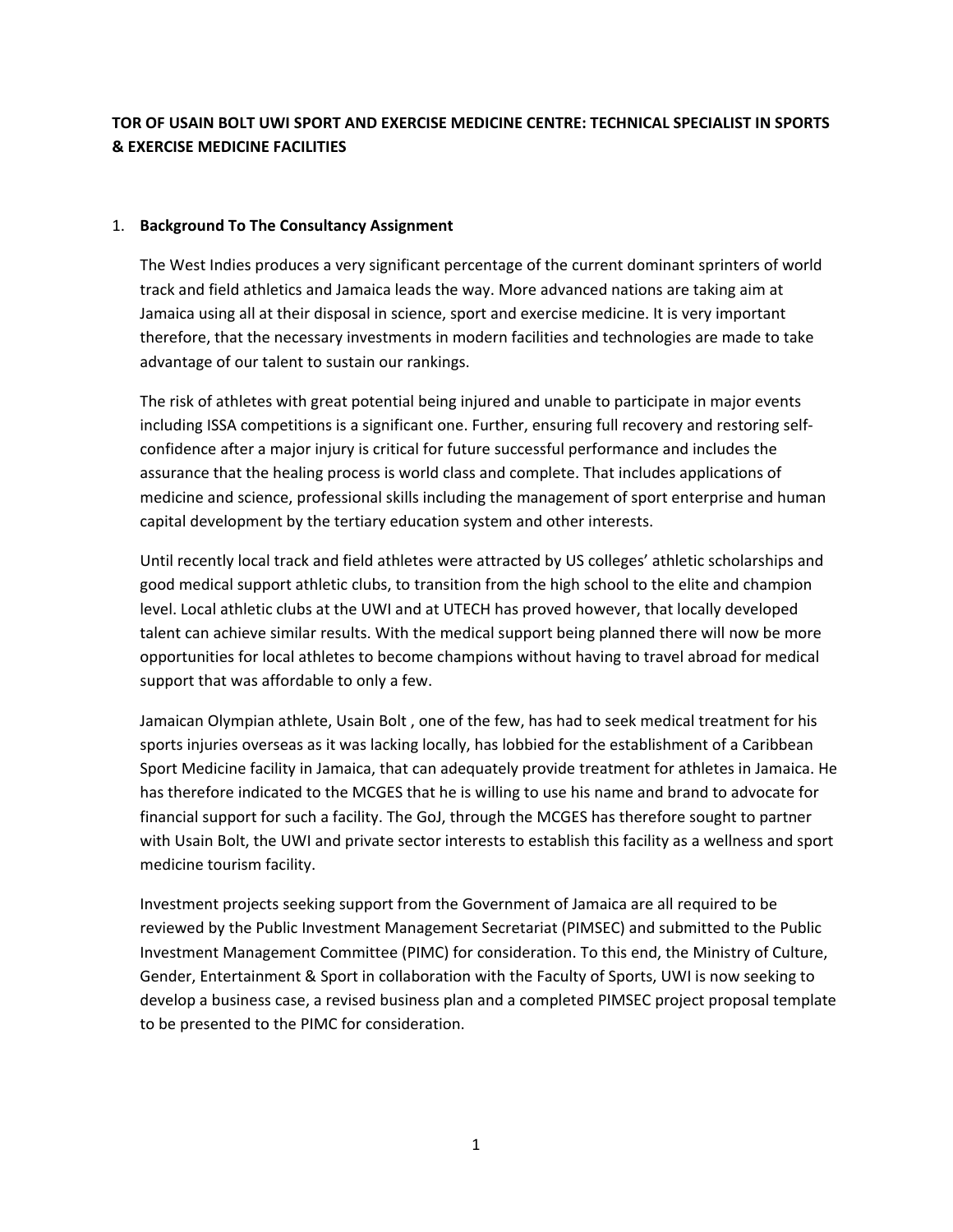Two individual consultants will be contracted; a Project development Specialist and a Technical specialist in the area of Sports and Exercise Medicine. This TOR refers specifically to the Technical Specialist In Sports & Exercise Medicine Facilities

### 2. **Objective of Consultancy**

Provide Technical advice to the UWI Sport faculty, the Ministry of Culture, Gender, Entertainment Sports, as well as the Usain Bolt Foundation, on the options for the design, construction, equipping, financing and operation of Sports & Exercise Medicine facilities and to recommend feasible options for Jamaica, given project objectives, context, and global best practice .

- 3. **The Deliverables** ‐ The outputs of the consultant and the timelines :
	- **a)** Inception report detailing consultant's understanding of the assignment, methodologies and strategies to employ to fulfil all tasks within the project's timeline
	- **b)** Detailed Work plan, outlining strategies to be employed to advise stakeholders on the viability of design, construction, equipment, financing and operation options, to be prepared within three days of signing of contract
	- **c)** A draft report including outcomes of meetings with Project Development/Management consultant within four weeks of signing of contract
	- **d)** A final report to the UWI Sport Faculty within 6 weeks of contract signing.

#### 4. **Scope of Work**

Provide technical advice, reports and documents on the options and recommended approach/actions for the design, equipping, financing, marketing and operating of a sports and exercise medicine facility that will enable the Project Development/Management consultant to prepare a comprehensive business case and updated business plan*.* The scope of the work will include the activities outlined below and any other actions necessary to ensure that the objective of this consultancy assignment is fully realised:

- a) Review the existing proposal and business plan
- b) Prepare proposed work plan within three days of signing of contract.
- c) Research, organise and prepare report on the options for the design, construction, equipping, financing & operation of a Sports & Exercise Medicine facility in Jamaica.
- d) Select the most feasible options and recommend the best option(s) for Jamaica, based on verifiable data, and given the local context, the established objectives and global best practice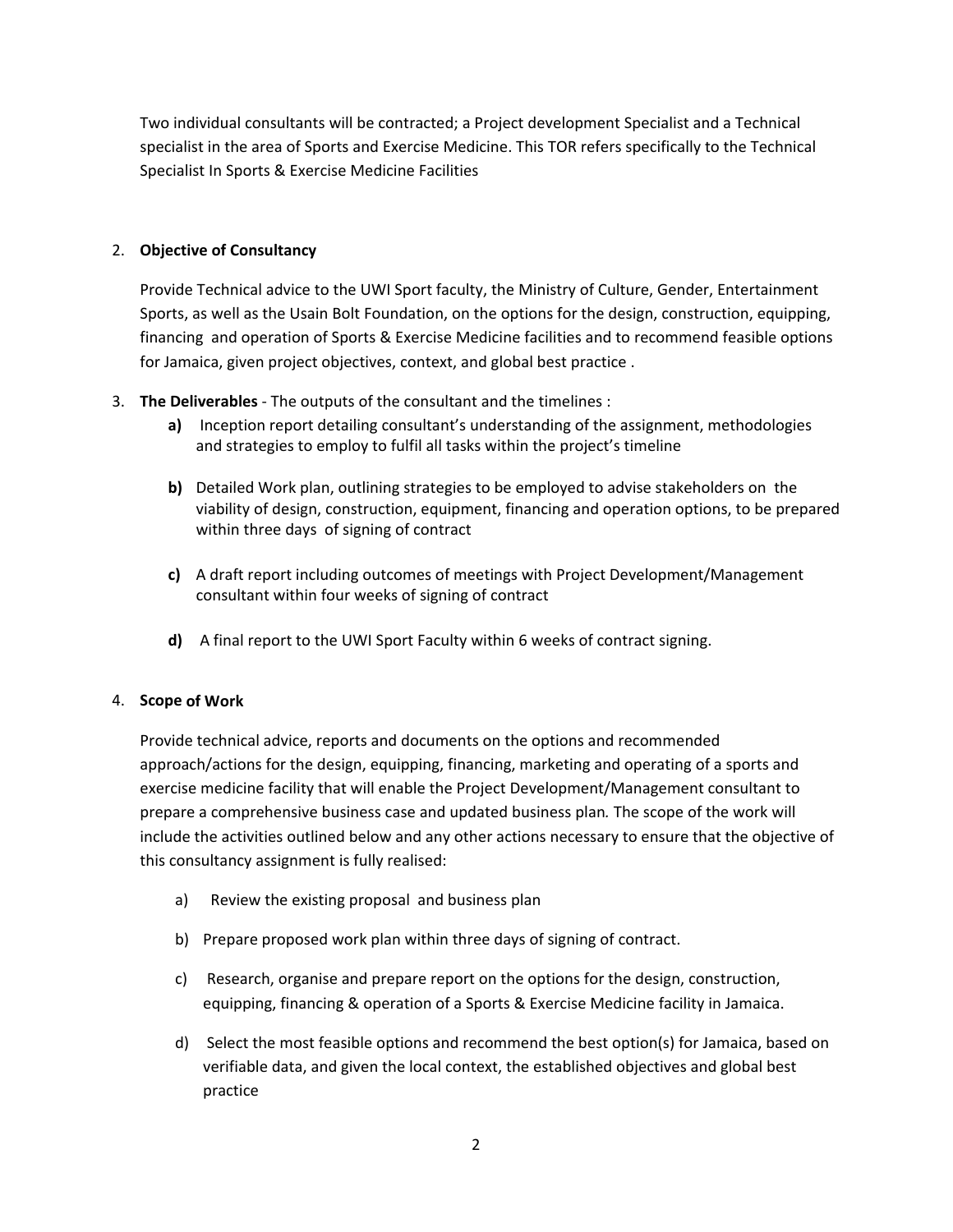- e) Provide information to facilitate a detailed market demand study
- f) Prepare a full equipment listing, with itemised costs based on actual market price, as well as a maintenance plan with associated costs
- g) Outline of the most appropriate operational arrangements for the delivery of the desired services, staffing and training requirements
- h) Engage in regular dialogue with the Project Development/Management consultant to share information and offer advice
- i) Explore feasible financing arrangements and identify potential partners based on the nature of funding required and potential benefit that will accrue to funders.
- j) Initiate discussions with potential donors and investors who are willing to consider significant investments in the facility
- k) Prepare draft report on findings and recommendations within 4 weeks of signing
- l) Present report to The UWI and other key stakeholders and secure their feedback
- m) Revise & finalize report based on feedback and submit to the UWI Faculty of Sport

#### 5. **Qualifications of the Consultant**

The Consultant should have at least a University degree or equivalent in development economics, business administration, sports development, medicine or related discipline. Training in marketing, sports development or health economic would be a distinct advantage. Consultants should also have at least 5 years' experience in the implementation of and/or successful operation/management of similar centres.

#### *6.* **Reporting and Supervision** *–*

The consultant will be supervised by the Dean, Faculty of Sport UWI. A steering committee will be established, comprising representatives from the UWI Faculty of Sport & the Ministry of Culture, Gender, Entertainment and Sport, to provide oversight for the consultancies.